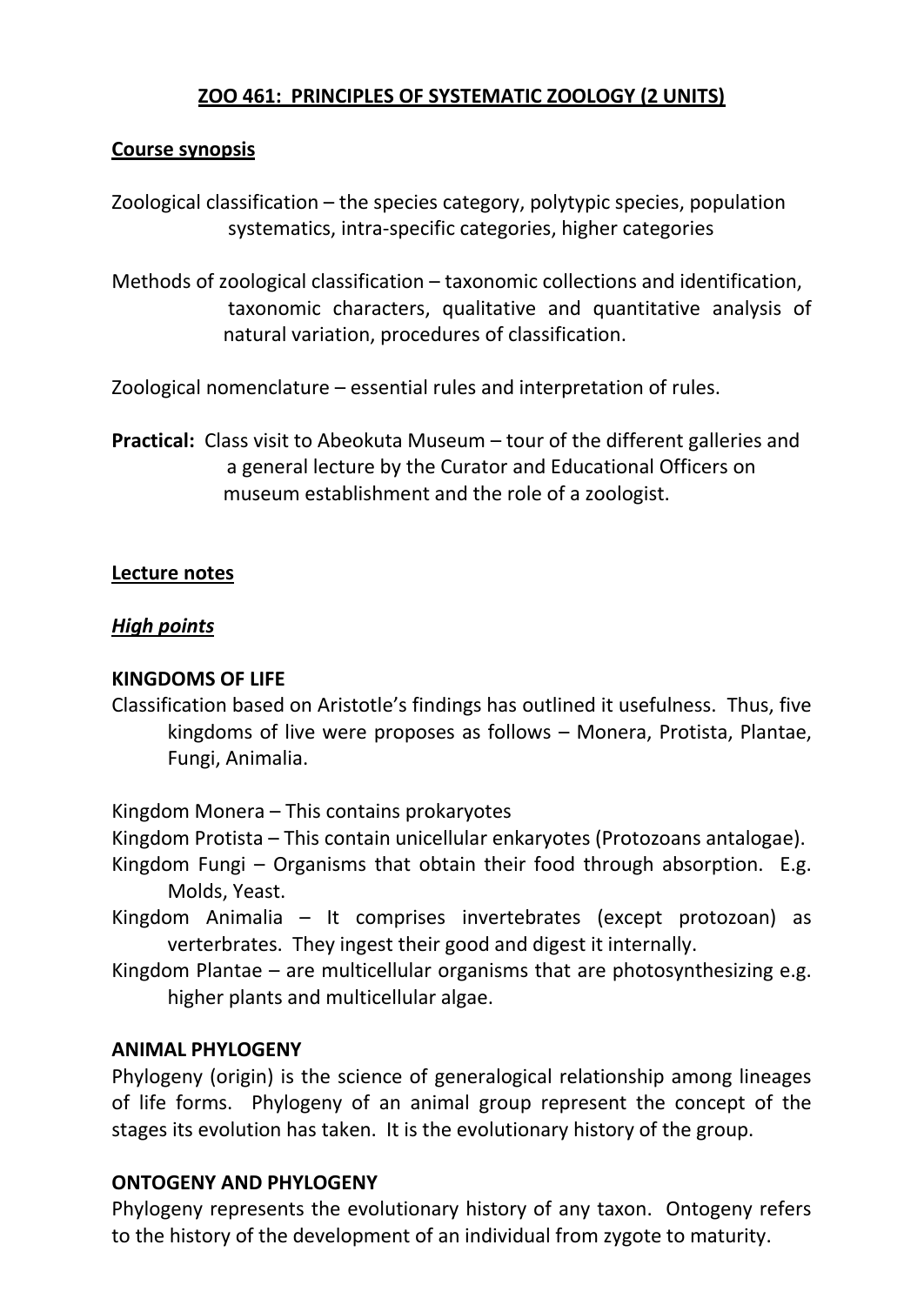Biogenetic law states that "ontogeny is the short any rapid recapitulation of phylogeny.

All metazoans pass through contain common developmental stages. These stages in succession are the zygote, cleavage, beastilcation of gastrolatron. Each of these successive. Stages in the development of an individual representing one of the adult form that appears in its evolutionary history.

## **Naming**

Basically a two step process

1. Taxonomist finds something new to be unnamed

2. A name is given according to the rules of nomenclature

Step 1 - "Is it a new species?"

- 1. Are the diagnostic (unique) characters constant across large samples within the genus?
- 2. Have you compared the new species with descriptions of all its congeners (globally)
- 3. If the group has not been revised (well), have you examined the primary type specimens of all congeners?

# *Rules of International Code of Zoological Nomenclature must be followed*

1. Typification - the name-bearing type, all names are tied to a type specimen

2. Principle of Priority - oldest name is valid

3. Principle of Stability - case by case basis to prefer stability over priority (in rare cases)

**ICZN** regulates names from superfamily to Subspecies

# **History of the Code**

Linnaean system of binominal nomenclature

- Vast improvement over phrase names and prior naming systems

- No stability, Linnaeus & users of his system would change names to

"improve" them (e.g. change the name to better reflect distribution)

- Lamarck, 1798, criticized lack of rules, instability, & chaos under the Linnaean system

# **ICZN - goals for the code**

- 1. Promote stability
- 2. Promote universality
- 3. Names will be unique & distinct

### **Nomenclature**: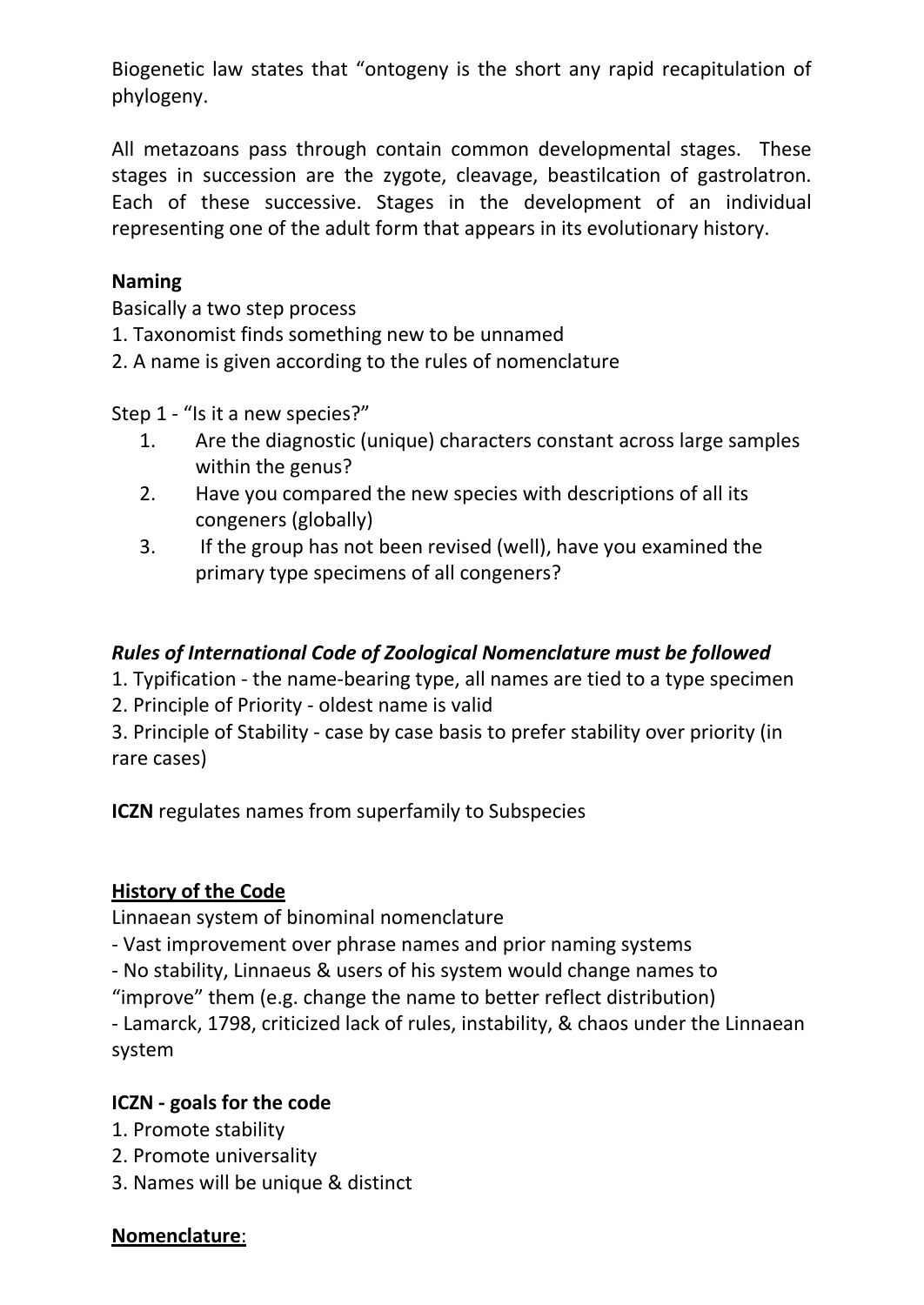Provisions for the formation and use of a system of names (rules) e.g. *nomenclatural status* of a name – its standing in nomenclature, does it conform to the *rules*?

### **Taxonomy**:

The theory & practice of classifying organisms (opinions) e.g. *taxonomic status*  of a name - is it valid, is it unique to one species?

## **Collections**

Collections, specimens, curation (readings) **Ethics** 

Using collections, finding material,borrowing specimens (types often not loaned)

- loans to advisors, not students

- many museum specimens are not identified or are mis-identified, few are cataloged

Nice summary of value of collections to society - know some examples

- Cost savings to have access to large samples

- Historic data: pathogen outbreaks, habitat loss, biological invasions, climate change

#### **Kinds of collections: Identification collections** –

short series, local area, e.g. field station collections

**Research collections** - long series, rare specimens, large population samples, authoritative identifications

- type specimens

# **Ethics of collecting:**

- Millions of animals are sacrificed each day for human consumption

- Billions of organisms die each day from predation, illness, accident

- "If you are going to kill something you should prepare it as a specimen for perpetuity, for study…"

- Variation is so great, historical records so important, identifications so difficult

### **Specimens are required**

- Attempts to eliminate collecting in society e.g. "butterflies through binoculars" are well-intentioned but are naïve or worse…